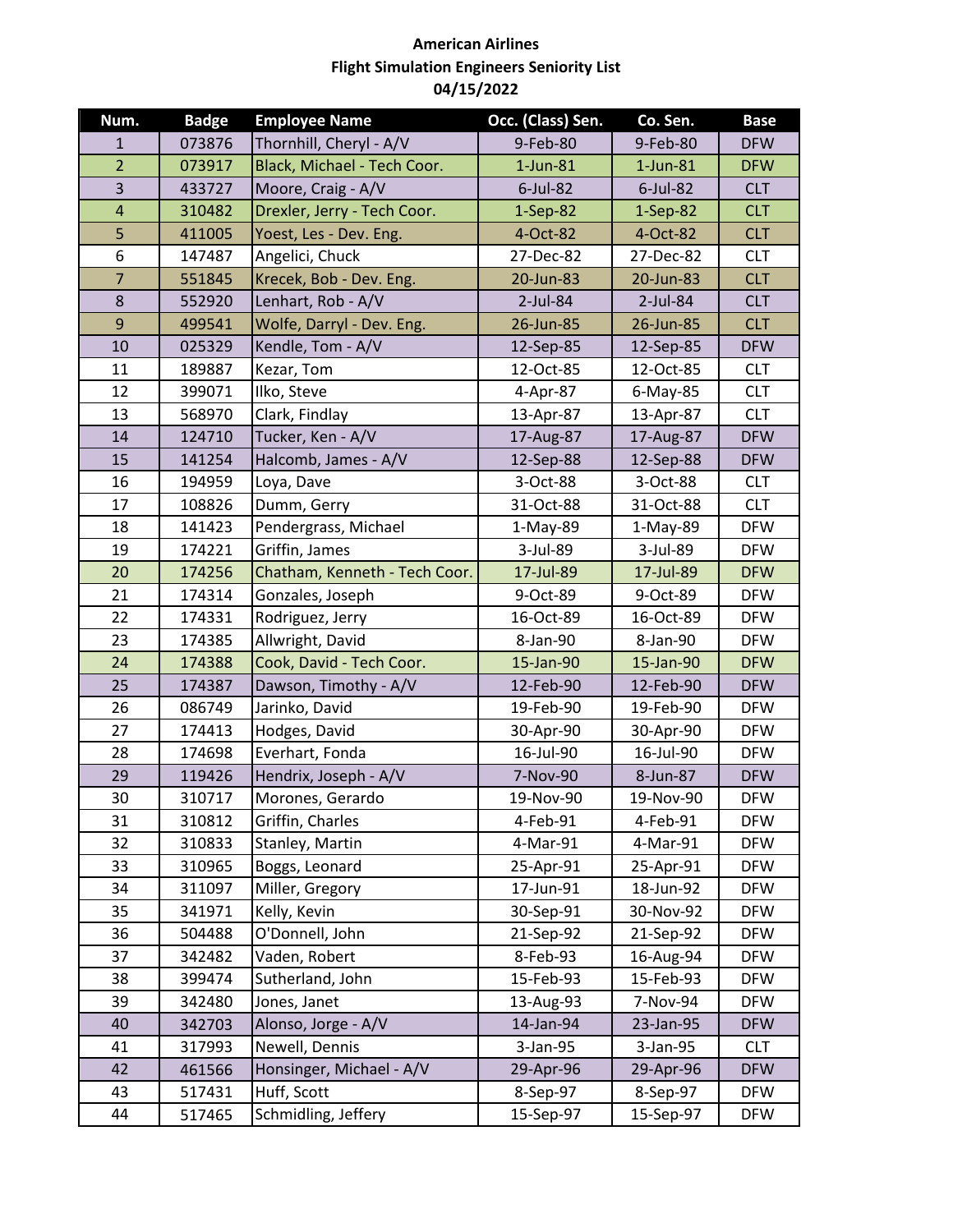| Drahms, Gregor - A/V<br>46<br>517577<br>27-Oct-97<br>27-Oct-97<br><b>DFW</b><br>47<br>Daniel, Michael<br>518310<br><b>DFW</b><br>8-Sep-98<br>8-Sep-98<br>48<br>Grambush, Michael<br>30-Nov-98<br>30-Nov-98<br>548640<br><b>DFW</b><br>49<br>Longacre, Jeffrey<br>10-Dec-98<br>10-Dec-98<br><b>DFW</b><br>548641<br>50<br>073915<br>Boulware, Curtis - Dev. Eng.<br>12-Apr-99<br>8-Apr-90<br><b>DFW</b><br>51<br>548800<br>Johnstone, David<br>3-May-99<br>3-May-99<br><b>DFW</b><br>52<br>Fantz, William<br>548759<br>3-May-99<br>3-May-99<br><b>DFW</b><br>53<br>Schock, Todd<br>549014<br>7-Sep-99<br>7-Sep-99<br><b>DFW</b><br>54<br>14-Feb-00<br>14-Feb-00<br>549142<br>Felarca, Keneddie - Tech Coor.<br><b>DFW</b><br>55<br>363072<br>Martin, Dave<br>30-May-00<br>30-May-00<br><b>CLT</b><br>56<br>Smith, Michael<br>12-Jun-00<br>12-Jun-00<br><b>DFW</b><br>549202<br>57<br>549427<br>Pendergrass, Deborah<br><b>DFW</b><br>11-Sep-00<br>11-Sep-00<br>58<br>597419<br>Rewinkel, Linda<br>29-Dec-00<br>29-Dec-00<br><b>DFW</b><br>59<br>Beard, Steven<br>18-Dec-83<br>673950<br>10-Apr-01<br><b>DFW</b><br>60<br>Higgins, Jr., Melvan<br>10-Apr-01<br>31-May-96<br><b>DFW</b><br>683227<br>61<br>173109<br>Fernandez, Ignacio<br>5-Nov-01<br>5-Nov-01<br><b>DFW</b><br>62<br>Hauptman, Randall - Manager<br>27-Jan-03<br>518312<br>8-Sep-98<br><b>DFW</b><br>63<br>406353<br>Lavely, Doug - Dev. Eng.<br>5-Apr-04<br>8-Sep-03<br><b>DFW</b><br>64<br>Bixel, Stephanie - Dev. Eng.<br>548985<br>16-Aug-04<br>17-May-00<br><b>DFW</b><br>65<br>690064<br>Richards, John - Dev. Eng.<br>10-Sep-04<br>31-Dec-83<br><b>DFW</b><br>66<br>311050<br>Pike, Nathan - Manager<br>15-Sep-04<br>10-Jun-91<br><b>DFW</b><br>67<br>419787<br>Stork, Kelly<br>15-Aug-05<br>11-Aug-03<br><b>CLT</b><br>Barton, Dale - Dev. Eng.<br>68<br>620532<br>$1-Apr-06$<br>23-Aug-01<br><b>DFW</b><br>69<br>523653<br>Jacobs, James<br>29-Jan-08<br>29-Jan-08<br><b>CLT</b><br>457936<br>Martin, John<br>2-Apr-08<br>$2-Apr-08$<br><b>DFW</b><br>70<br>71<br>Gunde, Phil<br><b>CLT</b><br>382079<br>21-Apr-08<br>21-Apr-08<br>72<br>Mendoza, Candido - Dev. Eng.<br>3-Nov-08<br>3-Nov-08<br>528072<br><b>CLT</b><br>Newman, Gary - Tech Coor.<br>73<br>366054<br>2-Mar-09<br>2-Mar-09<br><b>CLT</b><br>Chaves, Humberto - A/V<br>74<br>14-Mar-11<br>14-Mar-11<br>556670<br><b>CLT</b><br>75<br>475041<br>Newkirk, Byron<br>27-Dec-11<br>27-Dec-11<br><b>CLT</b><br>76<br>Underwood II, James-A/V<br><b>CLT</b><br>353121<br>26-Nov-12<br>26-Nov-12<br>555607<br>Dadabbo, Craig<br>11-Mar-13<br>11-Mar-13<br>77<br><b>CLT</b><br>Vaughn, Christopher - A/V<br>11-Mar-13<br>11-Mar-13<br>78<br><b>DFW</b><br>624053<br>Sevuktekin, Keven<br>79<br>630418<br>$1-Apr-13$<br>$1-Apr-13$<br><b>DFW</b><br>Lilley, M.A. - Manager<br>80<br>146681<br>26-May-13<br>21-Feb-00<br><b>DFW</b><br>Johnson, Frank<br>81<br>101080<br>16-Sep-13<br>16-Sep-13<br><b>CLT</b><br>82<br>Thao, Sue<br>7-Oct-14<br>7-Oct-14<br>750689<br><b>DFW</b><br>83<br>753674<br>Tran, Tony<br>8-Oct-14<br>8-Oct-14<br><b>DFW</b><br>Hebert, Donald<br>84<br>753697<br>9-Oct-14<br>9-Oct-14<br><b>DFW</b><br>85<br>426103<br>Meston, Rick<br>27-Oct-14<br>27-Oct-14<br><b>DFW</b><br>Schindler, Robert<br>86<br>757757<br>16-Feb-15<br>16-Feb-15<br><b>DFW</b><br>Essex, Warren<br>87<br>775003<br>16-Feb-15<br>16-Feb-15<br><b>DFW</b> |    |        |                              |           |           |            |
|----------------------------------------------------------------------------------------------------------------------------------------------------------------------------------------------------------------------------------------------------------------------------------------------------------------------------------------------------------------------------------------------------------------------------------------------------------------------------------------------------------------------------------------------------------------------------------------------------------------------------------------------------------------------------------------------------------------------------------------------------------------------------------------------------------------------------------------------------------------------------------------------------------------------------------------------------------------------------------------------------------------------------------------------------------------------------------------------------------------------------------------------------------------------------------------------------------------------------------------------------------------------------------------------------------------------------------------------------------------------------------------------------------------------------------------------------------------------------------------------------------------------------------------------------------------------------------------------------------------------------------------------------------------------------------------------------------------------------------------------------------------------------------------------------------------------------------------------------------------------------------------------------------------------------------------------------------------------------------------------------------------------------------------------------------------------------------------------------------------------------------------------------------------------------------------------------------------------------------------------------------------------------------------------------------------------------------------------------------------------------------------------------------------------------------------------------------------------------------------------------------------------------------------------------------------------------------------------------------------------------------------------------------------------------------------------------------------------------------------------------------------------------------------------------------------------------------------------------------------------------------------------------------------------------------------------------------------------------------------------------------------------------------------------------------------------------------------------------------------------------------------------------------------------------------------------------------------------------------------------------------------------------------------------------------------------------------------------------------------------------------------|----|--------|------------------------------|-----------|-----------|------------|
|                                                                                                                                                                                                                                                                                                                                                                                                                                                                                                                                                                                                                                                                                                                                                                                                                                                                                                                                                                                                                                                                                                                                                                                                                                                                                                                                                                                                                                                                                                                                                                                                                                                                                                                                                                                                                                                                                                                                                                                                                                                                                                                                                                                                                                                                                                                                                                                                                                                                                                                                                                                                                                                                                                                                                                                                                                                                                                                                                                                                                                                                                                                                                                                                                                                                                                                                                                                        | 45 | 517467 | Humphrey, Philip - A/V       | 29-Sep-97 | 29-Sep-97 | <b>DFW</b> |
|                                                                                                                                                                                                                                                                                                                                                                                                                                                                                                                                                                                                                                                                                                                                                                                                                                                                                                                                                                                                                                                                                                                                                                                                                                                                                                                                                                                                                                                                                                                                                                                                                                                                                                                                                                                                                                                                                                                                                                                                                                                                                                                                                                                                                                                                                                                                                                                                                                                                                                                                                                                                                                                                                                                                                                                                                                                                                                                                                                                                                                                                                                                                                                                                                                                                                                                                                                                        |    |        |                              |           |           |            |
|                                                                                                                                                                                                                                                                                                                                                                                                                                                                                                                                                                                                                                                                                                                                                                                                                                                                                                                                                                                                                                                                                                                                                                                                                                                                                                                                                                                                                                                                                                                                                                                                                                                                                                                                                                                                                                                                                                                                                                                                                                                                                                                                                                                                                                                                                                                                                                                                                                                                                                                                                                                                                                                                                                                                                                                                                                                                                                                                                                                                                                                                                                                                                                                                                                                                                                                                                                                        |    |        |                              |           |           |            |
|                                                                                                                                                                                                                                                                                                                                                                                                                                                                                                                                                                                                                                                                                                                                                                                                                                                                                                                                                                                                                                                                                                                                                                                                                                                                                                                                                                                                                                                                                                                                                                                                                                                                                                                                                                                                                                                                                                                                                                                                                                                                                                                                                                                                                                                                                                                                                                                                                                                                                                                                                                                                                                                                                                                                                                                                                                                                                                                                                                                                                                                                                                                                                                                                                                                                                                                                                                                        |    |        |                              |           |           |            |
|                                                                                                                                                                                                                                                                                                                                                                                                                                                                                                                                                                                                                                                                                                                                                                                                                                                                                                                                                                                                                                                                                                                                                                                                                                                                                                                                                                                                                                                                                                                                                                                                                                                                                                                                                                                                                                                                                                                                                                                                                                                                                                                                                                                                                                                                                                                                                                                                                                                                                                                                                                                                                                                                                                                                                                                                                                                                                                                                                                                                                                                                                                                                                                                                                                                                                                                                                                                        |    |        |                              |           |           |            |
|                                                                                                                                                                                                                                                                                                                                                                                                                                                                                                                                                                                                                                                                                                                                                                                                                                                                                                                                                                                                                                                                                                                                                                                                                                                                                                                                                                                                                                                                                                                                                                                                                                                                                                                                                                                                                                                                                                                                                                                                                                                                                                                                                                                                                                                                                                                                                                                                                                                                                                                                                                                                                                                                                                                                                                                                                                                                                                                                                                                                                                                                                                                                                                                                                                                                                                                                                                                        |    |        |                              |           |           |            |
|                                                                                                                                                                                                                                                                                                                                                                                                                                                                                                                                                                                                                                                                                                                                                                                                                                                                                                                                                                                                                                                                                                                                                                                                                                                                                                                                                                                                                                                                                                                                                                                                                                                                                                                                                                                                                                                                                                                                                                                                                                                                                                                                                                                                                                                                                                                                                                                                                                                                                                                                                                                                                                                                                                                                                                                                                                                                                                                                                                                                                                                                                                                                                                                                                                                                                                                                                                                        |    |        |                              |           |           |            |
|                                                                                                                                                                                                                                                                                                                                                                                                                                                                                                                                                                                                                                                                                                                                                                                                                                                                                                                                                                                                                                                                                                                                                                                                                                                                                                                                                                                                                                                                                                                                                                                                                                                                                                                                                                                                                                                                                                                                                                                                                                                                                                                                                                                                                                                                                                                                                                                                                                                                                                                                                                                                                                                                                                                                                                                                                                                                                                                                                                                                                                                                                                                                                                                                                                                                                                                                                                                        |    |        |                              |           |           |            |
|                                                                                                                                                                                                                                                                                                                                                                                                                                                                                                                                                                                                                                                                                                                                                                                                                                                                                                                                                                                                                                                                                                                                                                                                                                                                                                                                                                                                                                                                                                                                                                                                                                                                                                                                                                                                                                                                                                                                                                                                                                                                                                                                                                                                                                                                                                                                                                                                                                                                                                                                                                                                                                                                                                                                                                                                                                                                                                                                                                                                                                                                                                                                                                                                                                                                                                                                                                                        |    |        |                              |           |           |            |
|                                                                                                                                                                                                                                                                                                                                                                                                                                                                                                                                                                                                                                                                                                                                                                                                                                                                                                                                                                                                                                                                                                                                                                                                                                                                                                                                                                                                                                                                                                                                                                                                                                                                                                                                                                                                                                                                                                                                                                                                                                                                                                                                                                                                                                                                                                                                                                                                                                                                                                                                                                                                                                                                                                                                                                                                                                                                                                                                                                                                                                                                                                                                                                                                                                                                                                                                                                                        |    |        |                              |           |           |            |
|                                                                                                                                                                                                                                                                                                                                                                                                                                                                                                                                                                                                                                                                                                                                                                                                                                                                                                                                                                                                                                                                                                                                                                                                                                                                                                                                                                                                                                                                                                                                                                                                                                                                                                                                                                                                                                                                                                                                                                                                                                                                                                                                                                                                                                                                                                                                                                                                                                                                                                                                                                                                                                                                                                                                                                                                                                                                                                                                                                                                                                                                                                                                                                                                                                                                                                                                                                                        |    |        |                              |           |           |            |
|                                                                                                                                                                                                                                                                                                                                                                                                                                                                                                                                                                                                                                                                                                                                                                                                                                                                                                                                                                                                                                                                                                                                                                                                                                                                                                                                                                                                                                                                                                                                                                                                                                                                                                                                                                                                                                                                                                                                                                                                                                                                                                                                                                                                                                                                                                                                                                                                                                                                                                                                                                                                                                                                                                                                                                                                                                                                                                                                                                                                                                                                                                                                                                                                                                                                                                                                                                                        |    |        |                              |           |           |            |
|                                                                                                                                                                                                                                                                                                                                                                                                                                                                                                                                                                                                                                                                                                                                                                                                                                                                                                                                                                                                                                                                                                                                                                                                                                                                                                                                                                                                                                                                                                                                                                                                                                                                                                                                                                                                                                                                                                                                                                                                                                                                                                                                                                                                                                                                                                                                                                                                                                                                                                                                                                                                                                                                                                                                                                                                                                                                                                                                                                                                                                                                                                                                                                                                                                                                                                                                                                                        |    |        |                              |           |           |            |
|                                                                                                                                                                                                                                                                                                                                                                                                                                                                                                                                                                                                                                                                                                                                                                                                                                                                                                                                                                                                                                                                                                                                                                                                                                                                                                                                                                                                                                                                                                                                                                                                                                                                                                                                                                                                                                                                                                                                                                                                                                                                                                                                                                                                                                                                                                                                                                                                                                                                                                                                                                                                                                                                                                                                                                                                                                                                                                                                                                                                                                                                                                                                                                                                                                                                                                                                                                                        |    |        |                              |           |           |            |
|                                                                                                                                                                                                                                                                                                                                                                                                                                                                                                                                                                                                                                                                                                                                                                                                                                                                                                                                                                                                                                                                                                                                                                                                                                                                                                                                                                                                                                                                                                                                                                                                                                                                                                                                                                                                                                                                                                                                                                                                                                                                                                                                                                                                                                                                                                                                                                                                                                                                                                                                                                                                                                                                                                                                                                                                                                                                                                                                                                                                                                                                                                                                                                                                                                                                                                                                                                                        |    |        |                              |           |           |            |
|                                                                                                                                                                                                                                                                                                                                                                                                                                                                                                                                                                                                                                                                                                                                                                                                                                                                                                                                                                                                                                                                                                                                                                                                                                                                                                                                                                                                                                                                                                                                                                                                                                                                                                                                                                                                                                                                                                                                                                                                                                                                                                                                                                                                                                                                                                                                                                                                                                                                                                                                                                                                                                                                                                                                                                                                                                                                                                                                                                                                                                                                                                                                                                                                                                                                                                                                                                                        |    |        |                              |           |           |            |
|                                                                                                                                                                                                                                                                                                                                                                                                                                                                                                                                                                                                                                                                                                                                                                                                                                                                                                                                                                                                                                                                                                                                                                                                                                                                                                                                                                                                                                                                                                                                                                                                                                                                                                                                                                                                                                                                                                                                                                                                                                                                                                                                                                                                                                                                                                                                                                                                                                                                                                                                                                                                                                                                                                                                                                                                                                                                                                                                                                                                                                                                                                                                                                                                                                                                                                                                                                                        |    |        |                              |           |           |            |
|                                                                                                                                                                                                                                                                                                                                                                                                                                                                                                                                                                                                                                                                                                                                                                                                                                                                                                                                                                                                                                                                                                                                                                                                                                                                                                                                                                                                                                                                                                                                                                                                                                                                                                                                                                                                                                                                                                                                                                                                                                                                                                                                                                                                                                                                                                                                                                                                                                                                                                                                                                                                                                                                                                                                                                                                                                                                                                                                                                                                                                                                                                                                                                                                                                                                                                                                                                                        |    |        |                              |           |           |            |
|                                                                                                                                                                                                                                                                                                                                                                                                                                                                                                                                                                                                                                                                                                                                                                                                                                                                                                                                                                                                                                                                                                                                                                                                                                                                                                                                                                                                                                                                                                                                                                                                                                                                                                                                                                                                                                                                                                                                                                                                                                                                                                                                                                                                                                                                                                                                                                                                                                                                                                                                                                                                                                                                                                                                                                                                                                                                                                                                                                                                                                                                                                                                                                                                                                                                                                                                                                                        |    |        |                              |           |           |            |
|                                                                                                                                                                                                                                                                                                                                                                                                                                                                                                                                                                                                                                                                                                                                                                                                                                                                                                                                                                                                                                                                                                                                                                                                                                                                                                                                                                                                                                                                                                                                                                                                                                                                                                                                                                                                                                                                                                                                                                                                                                                                                                                                                                                                                                                                                                                                                                                                                                                                                                                                                                                                                                                                                                                                                                                                                                                                                                                                                                                                                                                                                                                                                                                                                                                                                                                                                                                        |    |        |                              |           |           |            |
|                                                                                                                                                                                                                                                                                                                                                                                                                                                                                                                                                                                                                                                                                                                                                                                                                                                                                                                                                                                                                                                                                                                                                                                                                                                                                                                                                                                                                                                                                                                                                                                                                                                                                                                                                                                                                                                                                                                                                                                                                                                                                                                                                                                                                                                                                                                                                                                                                                                                                                                                                                                                                                                                                                                                                                                                                                                                                                                                                                                                                                                                                                                                                                                                                                                                                                                                                                                        |    |        |                              |           |           |            |
|                                                                                                                                                                                                                                                                                                                                                                                                                                                                                                                                                                                                                                                                                                                                                                                                                                                                                                                                                                                                                                                                                                                                                                                                                                                                                                                                                                                                                                                                                                                                                                                                                                                                                                                                                                                                                                                                                                                                                                                                                                                                                                                                                                                                                                                                                                                                                                                                                                                                                                                                                                                                                                                                                                                                                                                                                                                                                                                                                                                                                                                                                                                                                                                                                                                                                                                                                                                        |    |        |                              |           |           |            |
|                                                                                                                                                                                                                                                                                                                                                                                                                                                                                                                                                                                                                                                                                                                                                                                                                                                                                                                                                                                                                                                                                                                                                                                                                                                                                                                                                                                                                                                                                                                                                                                                                                                                                                                                                                                                                                                                                                                                                                                                                                                                                                                                                                                                                                                                                                                                                                                                                                                                                                                                                                                                                                                                                                                                                                                                                                                                                                                                                                                                                                                                                                                                                                                                                                                                                                                                                                                        |    |        |                              |           |           |            |
|                                                                                                                                                                                                                                                                                                                                                                                                                                                                                                                                                                                                                                                                                                                                                                                                                                                                                                                                                                                                                                                                                                                                                                                                                                                                                                                                                                                                                                                                                                                                                                                                                                                                                                                                                                                                                                                                                                                                                                                                                                                                                                                                                                                                                                                                                                                                                                                                                                                                                                                                                                                                                                                                                                                                                                                                                                                                                                                                                                                                                                                                                                                                                                                                                                                                                                                                                                                        |    |        |                              |           |           |            |
|                                                                                                                                                                                                                                                                                                                                                                                                                                                                                                                                                                                                                                                                                                                                                                                                                                                                                                                                                                                                                                                                                                                                                                                                                                                                                                                                                                                                                                                                                                                                                                                                                                                                                                                                                                                                                                                                                                                                                                                                                                                                                                                                                                                                                                                                                                                                                                                                                                                                                                                                                                                                                                                                                                                                                                                                                                                                                                                                                                                                                                                                                                                                                                                                                                                                                                                                                                                        |    |        |                              |           |           |            |
|                                                                                                                                                                                                                                                                                                                                                                                                                                                                                                                                                                                                                                                                                                                                                                                                                                                                                                                                                                                                                                                                                                                                                                                                                                                                                                                                                                                                                                                                                                                                                                                                                                                                                                                                                                                                                                                                                                                                                                                                                                                                                                                                                                                                                                                                                                                                                                                                                                                                                                                                                                                                                                                                                                                                                                                                                                                                                                                                                                                                                                                                                                                                                                                                                                                                                                                                                                                        |    |        |                              |           |           |            |
|                                                                                                                                                                                                                                                                                                                                                                                                                                                                                                                                                                                                                                                                                                                                                                                                                                                                                                                                                                                                                                                                                                                                                                                                                                                                                                                                                                                                                                                                                                                                                                                                                                                                                                                                                                                                                                                                                                                                                                                                                                                                                                                                                                                                                                                                                                                                                                                                                                                                                                                                                                                                                                                                                                                                                                                                                                                                                                                                                                                                                                                                                                                                                                                                                                                                                                                                                                                        |    |        |                              |           |           |            |
|                                                                                                                                                                                                                                                                                                                                                                                                                                                                                                                                                                                                                                                                                                                                                                                                                                                                                                                                                                                                                                                                                                                                                                                                                                                                                                                                                                                                                                                                                                                                                                                                                                                                                                                                                                                                                                                                                                                                                                                                                                                                                                                                                                                                                                                                                                                                                                                                                                                                                                                                                                                                                                                                                                                                                                                                                                                                                                                                                                                                                                                                                                                                                                                                                                                                                                                                                                                        |    |        |                              |           |           |            |
|                                                                                                                                                                                                                                                                                                                                                                                                                                                                                                                                                                                                                                                                                                                                                                                                                                                                                                                                                                                                                                                                                                                                                                                                                                                                                                                                                                                                                                                                                                                                                                                                                                                                                                                                                                                                                                                                                                                                                                                                                                                                                                                                                                                                                                                                                                                                                                                                                                                                                                                                                                                                                                                                                                                                                                                                                                                                                                                                                                                                                                                                                                                                                                                                                                                                                                                                                                                        |    |        |                              |           |           |            |
|                                                                                                                                                                                                                                                                                                                                                                                                                                                                                                                                                                                                                                                                                                                                                                                                                                                                                                                                                                                                                                                                                                                                                                                                                                                                                                                                                                                                                                                                                                                                                                                                                                                                                                                                                                                                                                                                                                                                                                                                                                                                                                                                                                                                                                                                                                                                                                                                                                                                                                                                                                                                                                                                                                                                                                                                                                                                                                                                                                                                                                                                                                                                                                                                                                                                                                                                                                                        |    |        |                              |           |           |            |
|                                                                                                                                                                                                                                                                                                                                                                                                                                                                                                                                                                                                                                                                                                                                                                                                                                                                                                                                                                                                                                                                                                                                                                                                                                                                                                                                                                                                                                                                                                                                                                                                                                                                                                                                                                                                                                                                                                                                                                                                                                                                                                                                                                                                                                                                                                                                                                                                                                                                                                                                                                                                                                                                                                                                                                                                                                                                                                                                                                                                                                                                                                                                                                                                                                                                                                                                                                                        |    |        |                              |           |           |            |
|                                                                                                                                                                                                                                                                                                                                                                                                                                                                                                                                                                                                                                                                                                                                                                                                                                                                                                                                                                                                                                                                                                                                                                                                                                                                                                                                                                                                                                                                                                                                                                                                                                                                                                                                                                                                                                                                                                                                                                                                                                                                                                                                                                                                                                                                                                                                                                                                                                                                                                                                                                                                                                                                                                                                                                                                                                                                                                                                                                                                                                                                                                                                                                                                                                                                                                                                                                                        |    |        |                              |           |           |            |
|                                                                                                                                                                                                                                                                                                                                                                                                                                                                                                                                                                                                                                                                                                                                                                                                                                                                                                                                                                                                                                                                                                                                                                                                                                                                                                                                                                                                                                                                                                                                                                                                                                                                                                                                                                                                                                                                                                                                                                                                                                                                                                                                                                                                                                                                                                                                                                                                                                                                                                                                                                                                                                                                                                                                                                                                                                                                                                                                                                                                                                                                                                                                                                                                                                                                                                                                                                                        |    |        |                              |           |           |            |
|                                                                                                                                                                                                                                                                                                                                                                                                                                                                                                                                                                                                                                                                                                                                                                                                                                                                                                                                                                                                                                                                                                                                                                                                                                                                                                                                                                                                                                                                                                                                                                                                                                                                                                                                                                                                                                                                                                                                                                                                                                                                                                                                                                                                                                                                                                                                                                                                                                                                                                                                                                                                                                                                                                                                                                                                                                                                                                                                                                                                                                                                                                                                                                                                                                                                                                                                                                                        |    |        |                              |           |           |            |
|                                                                                                                                                                                                                                                                                                                                                                                                                                                                                                                                                                                                                                                                                                                                                                                                                                                                                                                                                                                                                                                                                                                                                                                                                                                                                                                                                                                                                                                                                                                                                                                                                                                                                                                                                                                                                                                                                                                                                                                                                                                                                                                                                                                                                                                                                                                                                                                                                                                                                                                                                                                                                                                                                                                                                                                                                                                                                                                                                                                                                                                                                                                                                                                                                                                                                                                                                                                        |    |        |                              |           |           |            |
|                                                                                                                                                                                                                                                                                                                                                                                                                                                                                                                                                                                                                                                                                                                                                                                                                                                                                                                                                                                                                                                                                                                                                                                                                                                                                                                                                                                                                                                                                                                                                                                                                                                                                                                                                                                                                                                                                                                                                                                                                                                                                                                                                                                                                                                                                                                                                                                                                                                                                                                                                                                                                                                                                                                                                                                                                                                                                                                                                                                                                                                                                                                                                                                                                                                                                                                                                                                        |    |        |                              |           |           |            |
|                                                                                                                                                                                                                                                                                                                                                                                                                                                                                                                                                                                                                                                                                                                                                                                                                                                                                                                                                                                                                                                                                                                                                                                                                                                                                                                                                                                                                                                                                                                                                                                                                                                                                                                                                                                                                                                                                                                                                                                                                                                                                                                                                                                                                                                                                                                                                                                                                                                                                                                                                                                                                                                                                                                                                                                                                                                                                                                                                                                                                                                                                                                                                                                                                                                                                                                                                                                        |    |        |                              |           |           |            |
|                                                                                                                                                                                                                                                                                                                                                                                                                                                                                                                                                                                                                                                                                                                                                                                                                                                                                                                                                                                                                                                                                                                                                                                                                                                                                                                                                                                                                                                                                                                                                                                                                                                                                                                                                                                                                                                                                                                                                                                                                                                                                                                                                                                                                                                                                                                                                                                                                                                                                                                                                                                                                                                                                                                                                                                                                                                                                                                                                                                                                                                                                                                                                                                                                                                                                                                                                                                        |    |        |                              |           |           |            |
|                                                                                                                                                                                                                                                                                                                                                                                                                                                                                                                                                                                                                                                                                                                                                                                                                                                                                                                                                                                                                                                                                                                                                                                                                                                                                                                                                                                                                                                                                                                                                                                                                                                                                                                                                                                                                                                                                                                                                                                                                                                                                                                                                                                                                                                                                                                                                                                                                                                                                                                                                                                                                                                                                                                                                                                                                                                                                                                                                                                                                                                                                                                                                                                                                                                                                                                                                                                        |    |        |                              |           |           |            |
|                                                                                                                                                                                                                                                                                                                                                                                                                                                                                                                                                                                                                                                                                                                                                                                                                                                                                                                                                                                                                                                                                                                                                                                                                                                                                                                                                                                                                                                                                                                                                                                                                                                                                                                                                                                                                                                                                                                                                                                                                                                                                                                                                                                                                                                                                                                                                                                                                                                                                                                                                                                                                                                                                                                                                                                                                                                                                                                                                                                                                                                                                                                                                                                                                                                                                                                                                                                        |    |        |                              |           |           |            |
|                                                                                                                                                                                                                                                                                                                                                                                                                                                                                                                                                                                                                                                                                                                                                                                                                                                                                                                                                                                                                                                                                                                                                                                                                                                                                                                                                                                                                                                                                                                                                                                                                                                                                                                                                                                                                                                                                                                                                                                                                                                                                                                                                                                                                                                                                                                                                                                                                                                                                                                                                                                                                                                                                                                                                                                                                                                                                                                                                                                                                                                                                                                                                                                                                                                                                                                                                                                        |    |        |                              |           |           |            |
|                                                                                                                                                                                                                                                                                                                                                                                                                                                                                                                                                                                                                                                                                                                                                                                                                                                                                                                                                                                                                                                                                                                                                                                                                                                                                                                                                                                                                                                                                                                                                                                                                                                                                                                                                                                                                                                                                                                                                                                                                                                                                                                                                                                                                                                                                                                                                                                                                                                                                                                                                                                                                                                                                                                                                                                                                                                                                                                                                                                                                                                                                                                                                                                                                                                                                                                                                                                        |    |        |                              |           |           |            |
|                                                                                                                                                                                                                                                                                                                                                                                                                                                                                                                                                                                                                                                                                                                                                                                                                                                                                                                                                                                                                                                                                                                                                                                                                                                                                                                                                                                                                                                                                                                                                                                                                                                                                                                                                                                                                                                                                                                                                                                                                                                                                                                                                                                                                                                                                                                                                                                                                                                                                                                                                                                                                                                                                                                                                                                                                                                                                                                                                                                                                                                                                                                                                                                                                                                                                                                                                                                        |    |        |                              |           |           |            |
|                                                                                                                                                                                                                                                                                                                                                                                                                                                                                                                                                                                                                                                                                                                                                                                                                                                                                                                                                                                                                                                                                                                                                                                                                                                                                                                                                                                                                                                                                                                                                                                                                                                                                                                                                                                                                                                                                                                                                                                                                                                                                                                                                                                                                                                                                                                                                                                                                                                                                                                                                                                                                                                                                                                                                                                                                                                                                                                                                                                                                                                                                                                                                                                                                                                                                                                                                                                        | 88 | 757756 | Raybon, Jonathan - Tech Coor | 26-Feb-15 | 26-Feb-15 | <b>DFW</b> |
| 89<br>Palmer, James<br>13-Apr-15<br>5-Feb-96<br><b>DFW</b><br>340544                                                                                                                                                                                                                                                                                                                                                                                                                                                                                                                                                                                                                                                                                                                                                                                                                                                                                                                                                                                                                                                                                                                                                                                                                                                                                                                                                                                                                                                                                                                                                                                                                                                                                                                                                                                                                                                                                                                                                                                                                                                                                                                                                                                                                                                                                                                                                                                                                                                                                                                                                                                                                                                                                                                                                                                                                                                                                                                                                                                                                                                                                                                                                                                                                                                                                                                   |    |        |                              |           |           |            |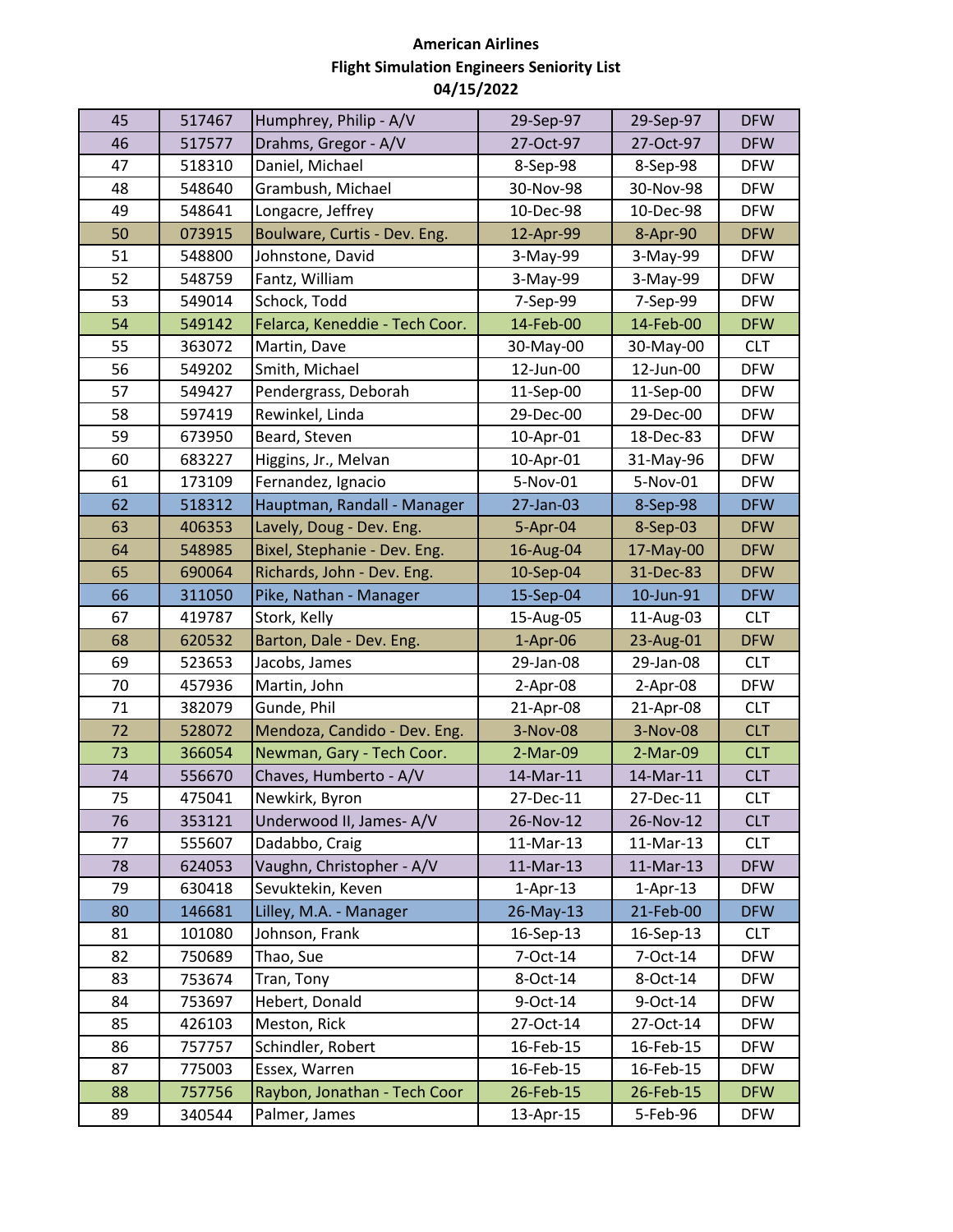| 90  | 777262 | Weathers, Brian          | 20-Apr-15  | 20-Apr-15       | <b>CLT</b> |
|-----|--------|--------------------------|------------|-----------------|------------|
| 91  | 762612 | Heenan, Evan - Tech Coor | 27-Apr-15  | 27-Apr-15       | <b>CLT</b> |
| 92  | 759421 | Huynh, Chinh             | 27-Apr-15  | 27-Apr-15       | <b>DFW</b> |
| 93  | 765115 | Pressley, Johannes       | 20-Jul-15  | 20-Jul-15       | <b>CLT</b> |
| 94  | 765160 | Fesperman, Mark          | 3-Aug-15   | 3-Aug-15        | <b>CLT</b> |
| 95  | 765444 | Harpster, Bruce          | 10-Aug-15  | 10-Aug-15       | <b>DFW</b> |
| 96  | 765777 | Hammack, James           | 8-Sep-15   | 8-Sep-15        | <b>DFW</b> |
| 97  | 202530 | Nguyen, Hieu - A/V       | 15-Sep-15  | 15-Sep-15       | <b>DFW</b> |
| 98  | 203380 | Mendez, Matthew          | 18-Sep-15  | 18-Sep-15       | <b>DFW</b> |
| 99  | 203382 | Romero, Andres           | 24-Sep-15  | 24-Sep-15       | <b>DFW</b> |
| 100 | 202671 | Matthews, Jabari         | 24-Sep-15  | 24-Sep-15       | <b>DFW</b> |
| 101 | 806750 | Walton, Nick - Dev. Eng. | 12-Dec-15  | 12-Dec-15       | <b>DFW</b> |
| 102 | 801063 | Thao, Yia                | 25-Jan-16  | 25-Jan-16       | <b>CLT</b> |
| 103 | 801933 | Jackson, James           | 29-Feb-16  | 29-Feb-16       | <b>DFW</b> |
| 104 | 802175 | Thao, Seree              | 14-Mar-16  | 14-Mar-16       | <b>CLT</b> |
| 105 | 802174 | LaRocca, Michael         | 28-Mar-16  | 28-Mar-16       | <b>CLT</b> |
| 106 | 802222 | West, Tremayne           | 11-Apr-16  | 11-Apr-16       | <b>CLT</b> |
| 107 | 803803 | Doroshenk, Tom           | 11-Jul-16  | $11$ -Jul- $16$ | <b>CLT</b> |
| 108 | 077169 | Cox, Daniel              | 8-May-17   | 8-May-17        | <b>DFW</b> |
| 109 | 652635 | Shull, Robert            | 9-May-17   | 9-May-17        | <b>DFW</b> |
| 110 | 756035 | Mole, Jose               | 10-May-17  | 21-Jan-15       | <b>DFW</b> |
| 111 | 099388 | Maples, Kelly            | 15-May-17  | 15-May-17       | <b>DFW</b> |
| 112 | 081581 | Rivera, Moses            | 15-May-17  | 15-May-17       | <b>CLT</b> |
| 113 | 077667 | Dean, Cody               | 22-May-17  | 22-May-17       | <b>CLT</b> |
| 114 | 099592 | Fowler, Brian            | 22-May-17  | 22-May-17       | <b>DFW</b> |
| 115 | 099761 | Waggoner, Derek          | 24-May-17  | 24-May-17       | <b>DFW</b> |
| 116 | 099326 | Dumm, Joshua             | 30-May-17  | 30-May-17       | <b>CLT</b> |
| 117 | 591538 | Slay, Michael            | 17-Jul-17  | 17-Jul-17       | <b>CLT</b> |
| 118 | 194897 | Harnisth, Paul - Manager | 13-Dec-19  | 17-Mar-08       | <b>CLT</b> |
| 119 | 239034 | Thomas, Chad             | 17-Dec-19  | 17-Dec-19       | <b>DFW</b> |
| 120 | 239037 | Suarez-Brown, Federico   | 17-Dec-19  | 17-Dec-19       | <b>DFW</b> |
| 121 | 239950 | Urrutia, Alex            | 17-Dec-19  | 17-Dec-19       | <b>DFW</b> |
| 122 | 239035 | Ortiz, Pablo             | 17-Dec-19  | 17-Dec-19       | <b>DFW</b> |
| 123 | 248702 | Rivera, Alexander        | 2-Mar-20   | 2-Mar-20        | <b>CLT</b> |
| 124 | 254021 | Crews, Bryan             | 3-Mar-20   | 3-Mar-20        | <b>DFW</b> |
| 125 | 395031 | Dixon, William - Manager | 20-Feb-21  | 26-May-09       | <b>CLT</b> |
| 126 | 731827 | <b>Bustillos, George</b> | 20-Dec-21  | 20-Dec-21       | <b>DFW</b> |
| 127 | 731677 | Tran, Anthony            | 27-Dec-21  | 27-Dec-21       | <b>DFW</b> |
| 128 | 732822 | Henderson, Michael       | $3-Jan-22$ | $3-Jan-22$      | <b>DFW</b> |
| 129 | 736531 | Pitts, Dean              | 10-Jan-22  | 10-Jan-22       | <b>DFW</b> |
| 130 | 736534 | Elliott, Brian           | 10-Jan-22  | 10-Jan-22       | <b>DFW</b> |
| 131 | 736533 | Lodge, Craig             | 10-Jan-22  | 10-Jan-22       | <b>DFW</b> |
| 132 | 736537 | Urrutia, Austin          | 10-Jan-22  | 10-Jan-22       | <b>DFW</b> |
| 133 | 735119 | Xiong, Xai               | 17-Jan-22  | 17-Jan-22       | <b>CLT</b> |
| 134 | 738303 | Guyton II, Charles       | 17-Jan-22  | 17-Jan-22       | <b>CLT</b> |